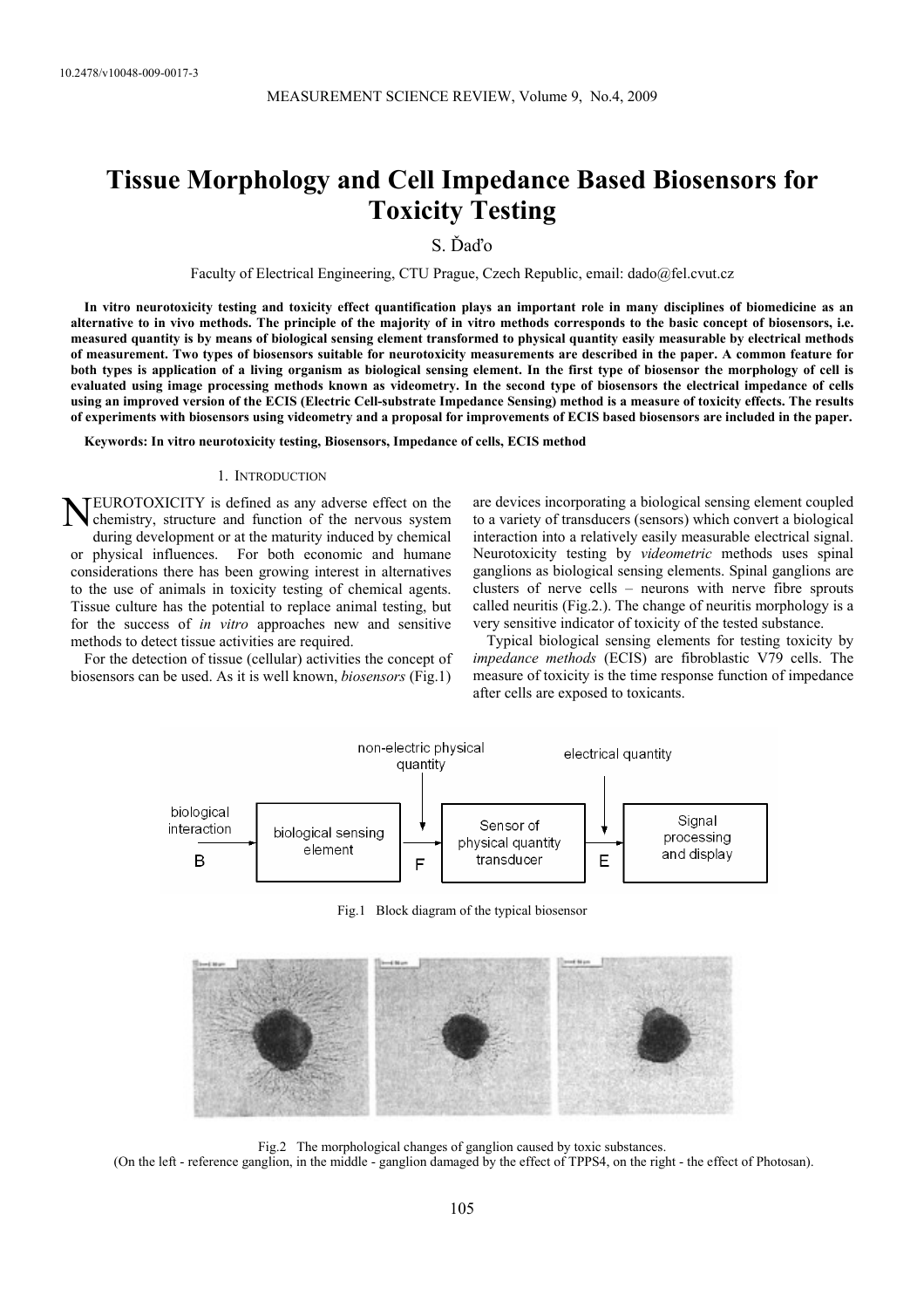

Fig.3 Internal and external contours



Fig.4 Histograms of the radial length of neuritis. Dose 0- reference, upper row ganglions affected by Photosan

## 2. BIOSENSORS BASED ON IMAGE PROCESSING (VIDEOMETRY)

The degree of toxicity is estimated from morphological changes of neuritis exposed to toxic substance. The goal is to find quantitative parameters of ganglion geometry

satisfactorily expressing the degree of toxicity of the tested substance. The changes of the radial length of neuritis (Fig.4) can be used as a measure of toxicity [1]. Another possibility is an analysis of *contours*. In the case of ganglion the *external* contour is an outline connecting the endpoints of neuritis and the internal contour is a circle approximating the ganglion shape (Fig.3).

# *Methods based on analysis of contours*

Describing the contour by equation in polar coordinates analysis the discrete Fourier transform (DFT) or wavelet transform (DWT) can be used. By interpolation between endpoints we obtain continuous function  $c(\varphi)$  in polar coordinates. Then continuous wavelet transform of function *f(t)* defined by Equ.1 can be used

$$
Wf(\tau,s) = \int_{-\infty}^{+\infty} f(t) \frac{1}{\sqrt{s}} \overline{\psi}(\frac{t-\tau}{s}) dt \tag{1}
$$

where *s* is scale (amplitude) parameter and  $\tau$  determines position of mother wavelet  $\psi(t)$  on time scale. WT with properly chosen mother wavelet allows description of contour by minimum number of coefficients [2].

# *Methods based on descriptor CWT*

In this approach the contour is divided to N segments having length *k* and for each segment transformation (1) is applied. The descriptor CWT is then defined by relation

$$
CDC(\tau,s) = \sum_{k=1}^{N} \int_{k}^{k+1} c(k) \frac{1}{\sqrt{s}} \psi(\frac{t-\tau}{s}) dt
$$

#### *Descriptions using skeleton*

By plotting local maximums of absolute values of descriptors in coordinate  $\tau$  for *each* particular scale *s*, the so called *skeleton* (Fig.5, on the right) is created.

The advantage of skeleton description is simple elimination of noise (stochastic variation of radial length). The noise causes the appearance of skeleton line for small values of s which are then easily separated from long lines–attributes of contour [3].



Fig.5 Left: 3-D graph of WT coefficients (wavelet Mexican hat) Middle: simulation of contour radial noise. Right: skeleton lines – ridges of maxima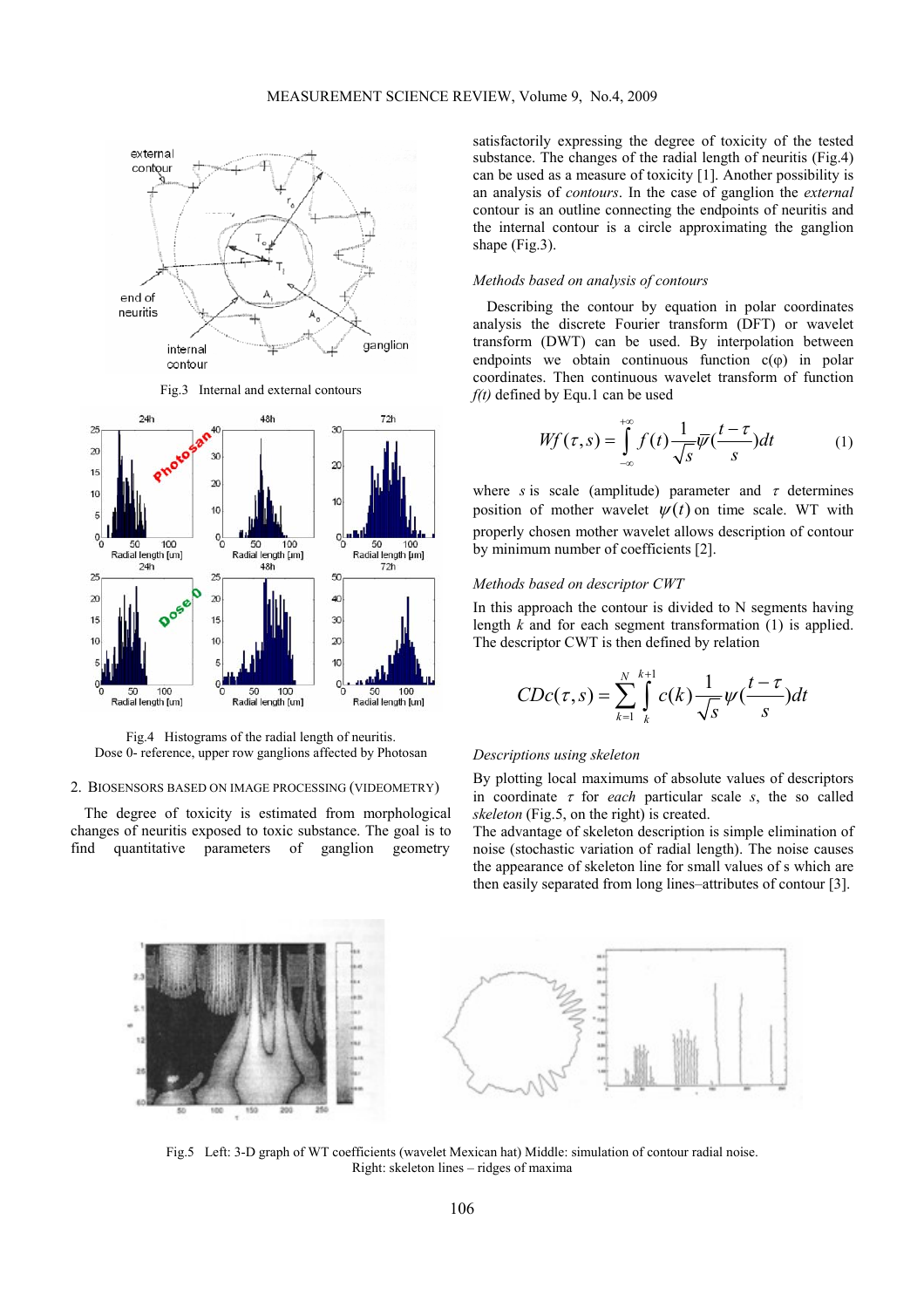#### 3. BIOSENSORS BASED ON MEASUREMENT OF CELL IMPEDANCE

In this case the biological sensing element is a monolayer of cells between electrodes located in wells filled with culture medium (Fig.6). The presence of cells increases impedance from the original one when only culture medium is present due to the insulation properties of cell membranes. Ideally, the effect of individual cell on the impedance should be observable (spatial resolution).

The arrangement of electrodes using "spread resistance" principle (known from semiconductor resistivity measurement or from mercury drop polarography) can fulfill this task. Two (gold) electrodes, a miniature active electrode (diameter typically 250 µm) and a large reference one (area approx. 300 times larger) are used. The current density through active electrode is much higher, thus only processes in its vicinity affect the impedance.

The electrode with small diameter is created by covering the gold foil in insulation film and leaving only a "window" of appropriate size (Fig.8) uncovered. Impedance is measured with a weak AC signal  $(1 \mu A)$  in frequency range from 10 to 10<sup>5</sup> Hz. When cells attach and spread on and between electrodes, their insulating membranes constrain the current, forcing it to flow beneath and between the cells. A limited population of cells (1 to 1,000) is measured at the time. This results in impedance changes that can be readily measured and used to quantify cell behaviour.

*Capacitance* part of impedance has maximum value when the well is filled by conductive culture medium only. Then the insulation film represents the dielectric of the "capacitor" in which the conductive culture medium behaves as an electrode connected to the reference electrode. When cells proliferate, the gap between electrodes increases and capacity decreases (Fig.7)



Fig.6 The principle of ECIS [4] (Patent US 7,399,631 B2)



Fig.7 The change of  $C_m$  [nF] with time [h] (f = 4 kHz) (line 1-no cells, line 2,3- cell culture of V79 )



.

Fig.8 The basic shape of electrodes

#### 4. RESULTS AND CONCLUSIONS

Biosensors for toxicity testing using morphological changes of cells are the most widespread methods of in vitro toxicity testing. The transduction of cell morphology to image processing (videometry) offers more information, but requires complicated instrumentation and signal processing. The biosensors transforming cell morphology changes to impedance are much simpler and less demanding. They are just at the beginning of the era of their application in toxicology and represent the perspective orientation of in vitro toxicity testing.

But in both approaches finding the "universal" toxicity quantification parameter and method is extremely difficult, mainly due to problems with time demands and health risks during experimental activities necessary for verification of the proposed toxicity criterion. At present the choice of toxicity testing procedure depends to a large extent on the type of toxic agent.